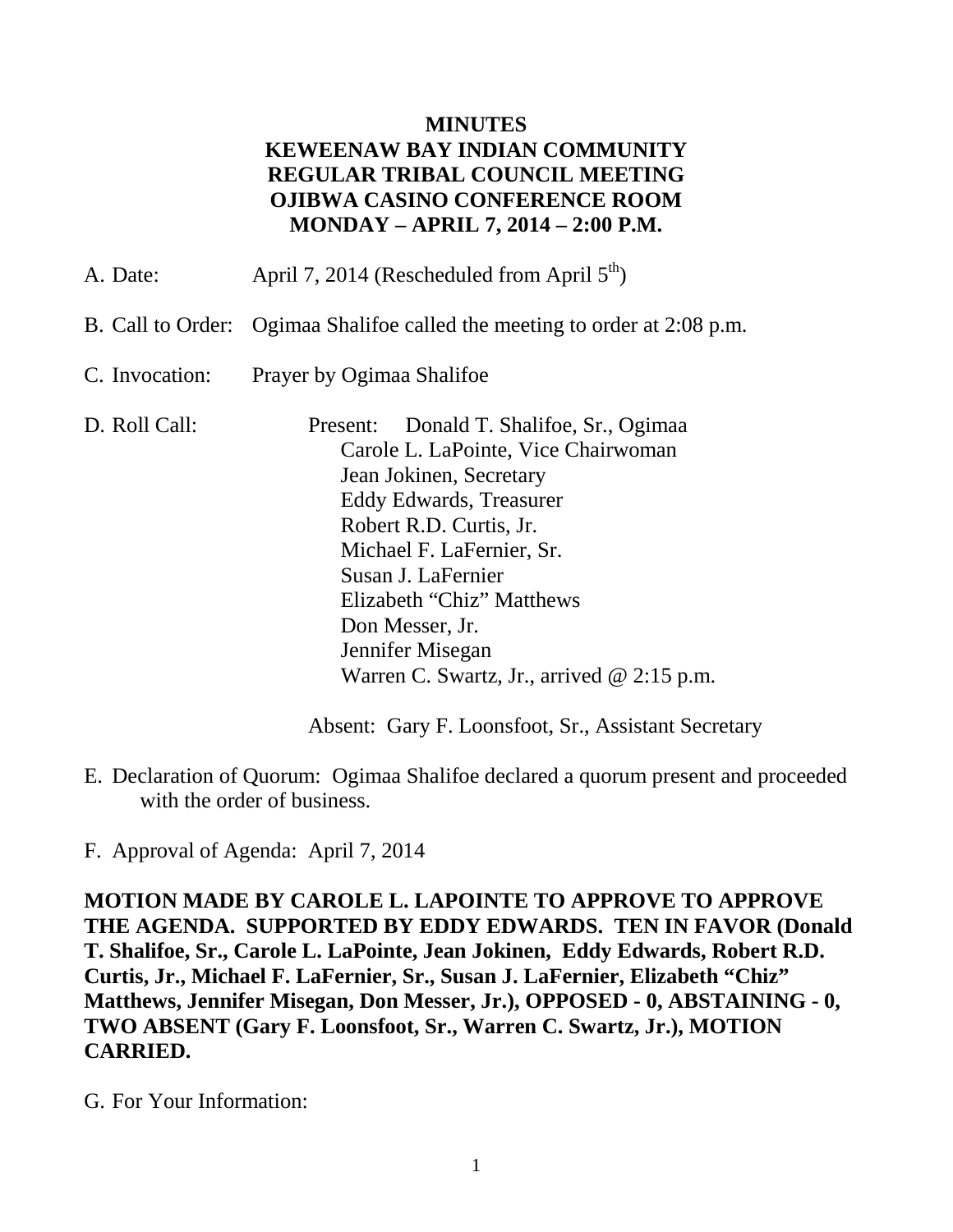- 1. Thank You from Beacon House
- 2. Thank You from Angie Rosebud (Stayed at the Beacon House)
- 3. GLIFWC February 6, 2014 Minutes
- 4. Letter from Don Wetzel Sr.
- 5. Letter from William Pink
- 6. Letter from IHS
- 7. Letter from Agua Caliente Band of Cahuilla Indians
- 8. Letter from Ronald Breaugh, Merrill Lynch Wealth Management
- 9. Letter from L'Anse Area Schools
- 10.Letter from Bay Ambulance
- 11.Letter from Patrick & Pamela Henkels
- H. Treasurer's Report/March 2014 verbal report
- I. Ogimaa's Report/March 2014 available for your review
- J. Old Business
	- 1. Gary Loonsfoot, Jr., THPO Director Budget Transfer Request

WARREN C. SWARTZ, JR. MADE A MOTION TO APPROVE THIS REQUEST. NO SECOND. HE RESCINDED HIS MOTION.

**MOTION MADE BY ROBERT R.D. CURTIS, JR. TO TABLE THPO BUDGET TRANSFERS UNTIL THE FINANCE MEETING. SUPPORTED BY MICHAEL F. LAFERNIER, SR. TEN IN FAVOR (Donald T. Shalifoe, Sr., Jean Jokinen, Eddy Edwards, Robert R.D. Curtis, Jr., Michael F. LaFernier, Sr., Susan J. LaFernier, Elizabeth "Chiz" Matthews, Jennifer Misegan, Don Messer, Jr. , Warren C. Swartz, Jr.), OPPOSED – 1 (Carole L. LaPointe), ABSTAINING - 0, ONE ABSENT (Gary F. Loonsfoot, Sr.), MOTION CARRIED.**

2. Gary Loonsfoot, Sr. , Assistant Secretary ( Robert R.D. Curtis, Jr. introduced this for him in his absence) – Resolution KB-015-2014

**MOTION MADE BY ROBERT R.D. CURTIS, JR. TO INTRODUCE RESOLUTION KB-015-2014 AND SCHEDULE THE 2ND READING FOR 5-3-14. SUPPORTED BY CAROLE L. LAPOINTE. ELEVEN IN FAVOR (Donald T. Shalifoe, Sr., Carole L. LaPointe , Jean Jokinen, Eddy Edwards, Robert R.D. Curtis, Jr., Michael F. LaFernier, Sr., Susan J. LaFernier, Elizabeth "Chiz"**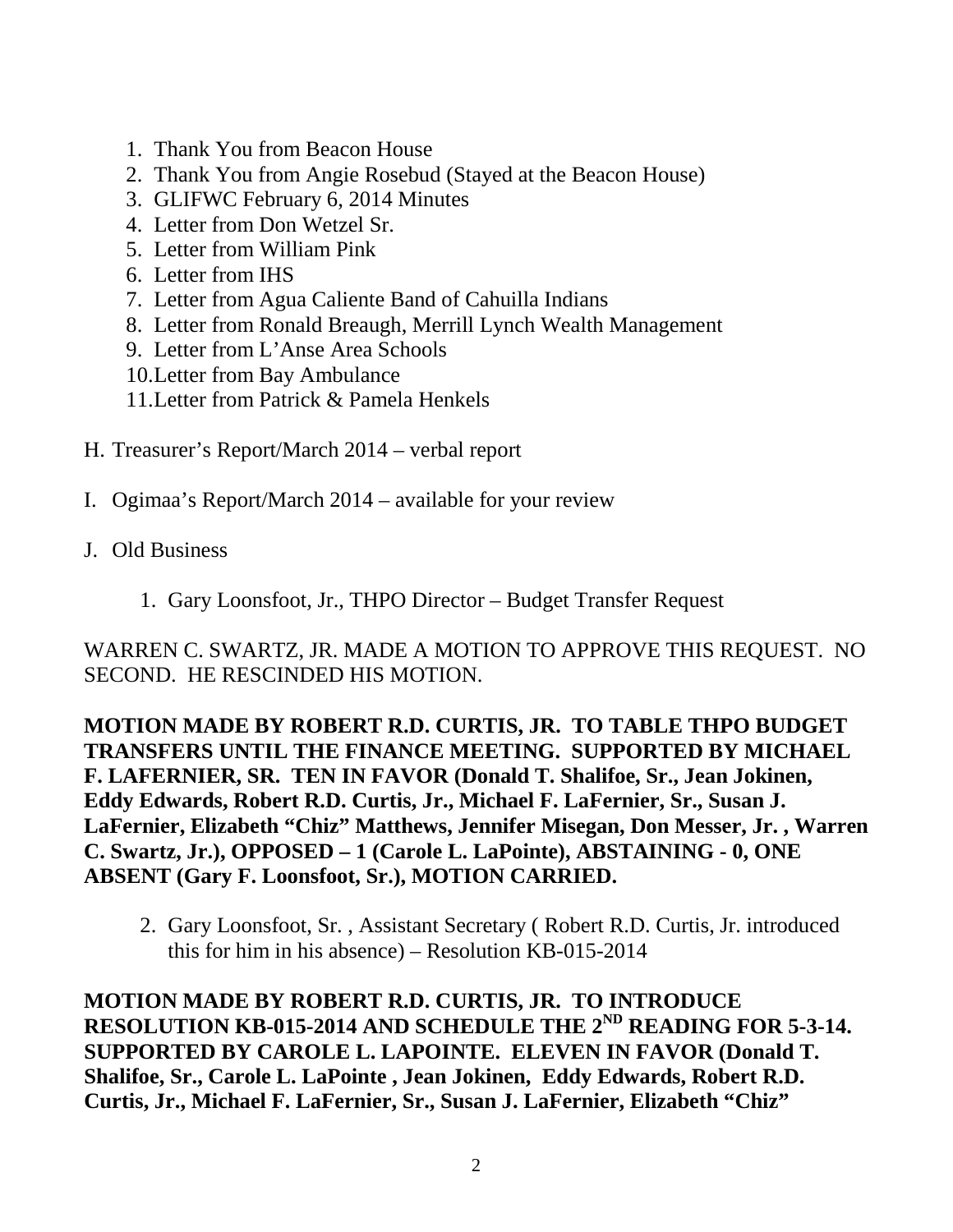# **Matthews, Jennifer Misegan, Don Messer, Jr. , Warren C. Swartz, Jr.), OPPOSED – 0, ABSTAINING - 0, ONE ABSENT (Gary F. Loonsfoot, Sr.), MOTION CARRIED.**

3.  $2^{nd}$  Reading Title X Amendments – Fishing

Ogimaa Shalifoe opened up the  $2<sup>nd</sup>$  Reading for public comments. Jennifer read the changes that need to be addressed are the Quota Lake to be designated, have the President to declare opening day and to use a quota system. She would like to name the Quota Lake in March but a couple of years ago we had an early spring and people were actually fishing by then. So she will change the lake being designated to February so the tribe is covered on that aspect. It will also change it from a civil infraction to a class D misdemeanor. Chris asked "why?" Jennifer answered because they want to deter people from spearing on lakes before the lakes are open. Chris agrees with that but he still is on the defense with this quota thing. There was a long discussion on how the quota system will work between all the tribal council about how many fish you can get spearing and using a line also. Discussed not doing the quota system but then you will have some fishermen that would take advantage of that. Council will send a few representatives down to LVD on April 11, 2014 in regards to their meeting about spearing in our lakes and trying to declare one of our lakes in our home territory as their own.

4. Dan MacNeil, Tribal Attorney Office Administrator – Suzanne Mleko Business License

**MOTION MADE BY DON MESSER, JR. TO APPROVE THE BUSINESS LICENSE FOR SUZANNE MLEKO. SUPPORTED BY MICHAEL F. LAFERNIER, SR. ELEVEN IN FAVOR (Donald T. Shalifoe, Sr., Carole L. LaPointe , Jean Jokinen, Eddy Edwards, Robert R.D. Curtis, Jr., Michael F. LaFernier, Sr., Susan J. LaFernier, Elizabeth "Chiz" Matthews, Jennifer Misegan, Don Messer, Jr. , Warren C. Swartz, Jr.), OPPOSED – 0, ABSTAINING - 0, ONE ABSENT (Gary F. Loonsfoot, Sr.), MOTION CARRIED.** K. New Business:

1. Dan MacNeil, Tribal Attorney Office Administrator – Fish Consumption **Contract** 

**MOTION MADE BY CAROLE L. LAPOINTE TO APPROVE THE TIER 1 SERVICE AGREEMENT WITH THE KBIC AND ASHER CONSULTING AND AD HOC ANALYTICS. SUPPORTED BY SUSAN J. LAFERNIER. ELEVEN IN FAVOR (Donald T. Shalifoe, Sr., Carole L. LaPointe , Jean Jokinen, Eddy**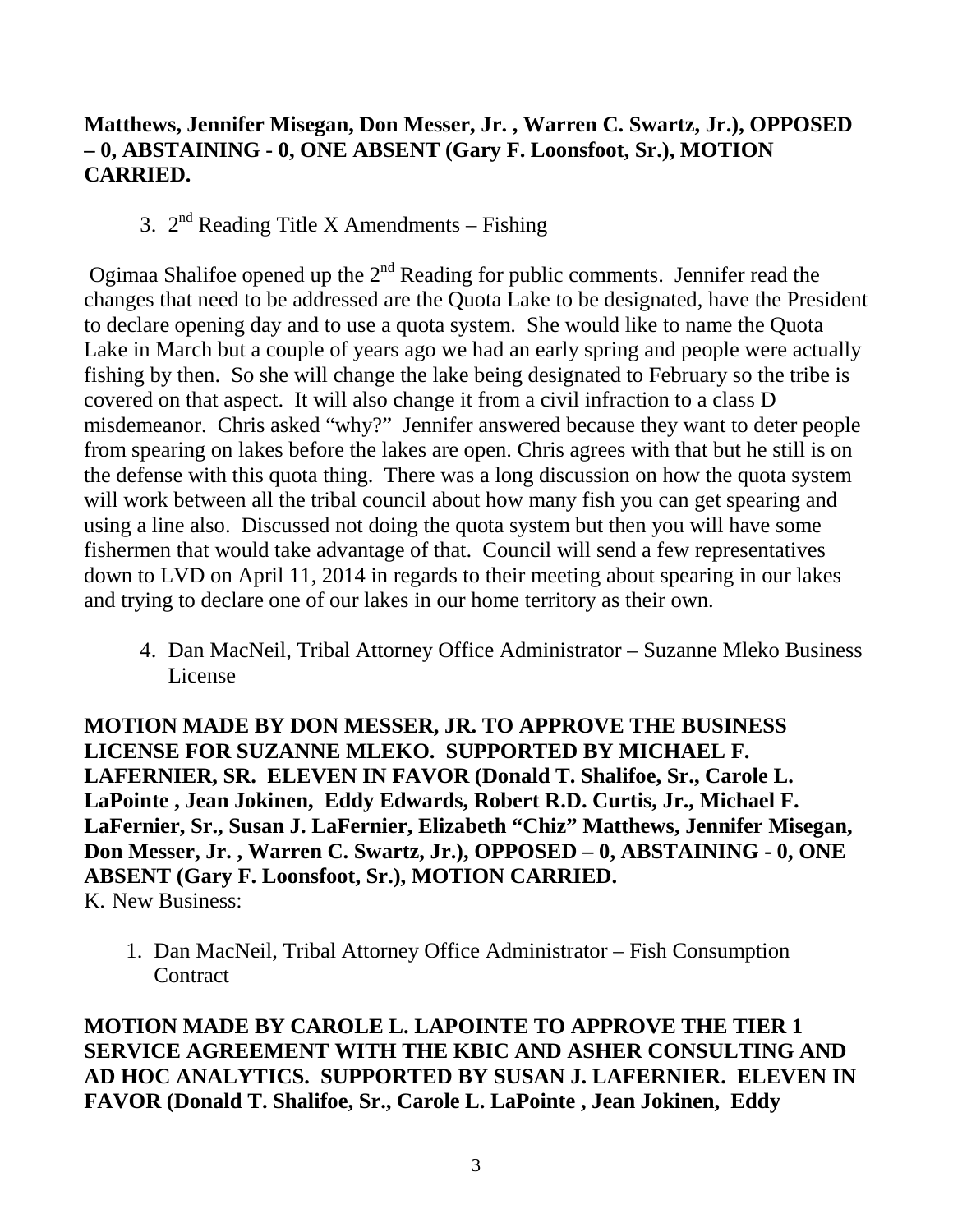### **Edwards, Robert R.D. Curtis, Jr., Michael F. LaFernier, Sr., Susan J. LaFernier, Elizabeth "Chiz" Matthews, Jennifer Misegan, Don Messer, Jr. , Warren C. Swartz, Jr.), OPPOSED – 0, ABSTAINING - 0, ONE ABSENT (Gary F. Loonsfoot, Sr.), MOTION CARRIED.**

2. Gayle Isaacson, Lumberjack Days (she couldn't make it so it was presented by Nick Lozier and Angie Shelifoe) –  $4<sup>th</sup>$  of July Sponsorship

**MOTION MADE BY MICHAEL F. LAFERNIER, SR. TO APPROVE \$8,000 TO THE BARAGA COUNTY LUMBERJACK COMMITTEE FOR THE FIREWORKS. SUPPORTED BY CAROLE L. LAPOINTE. EIGHT IN FAVOR (Carole L. LaPointe , Robert R.D. Curtis, Jr., Michael F. LaFernier, Sr., Susan J. LaFernier, Elizabeth "Chiz" Matthews, Jennifer Misegan, Don Messer, Jr. , Warren C. Swartz, Jr.), OPPOSED – 2 (Jean Jokinen, Eddy Edwards), ABSTAINING – 1 (Donald T. Shalifoe, Sr.), ONE ABSENT (Gary F. Loonsfoot, Sr.), MOTION CARRIED.**

3. Lisa Denomie, Pre-Primary Director – Pre-Primary Child Safety Concerns

**MOTION MADE BY EDDY EDWARDS TO END THE TEMPORARY ARRANGEMENT WITH KBOCC STAFF AND STUDENTS USING THE PRE-PRIMARY BUILDING. SUPPORTED BY ROBERT R.D. CURTIS, JR. EIGHT IN FAVOR (Donald T. Shalifoe, Sr., Jean Jokinen, Eddy Edwards, Robert R.D. Curtis, Jr., Michael F. LaFernier, Sr., Susan J. LaFernier, Elizabeth "Chiz" Matthews, Don Messer, Jr.), OPPOSED – 0, ABSTAINING – 3 (Carole L. LaPointe, Jennifer Misegan, Warren C. Swartz, Jr.), ONE ABSENT (Gary F. Loonsfoot, Sr.), MOTION CARRIED.**

4. Eddy Edwards, Treasurer – April Donations

**MOTION MADE BY JENNIFER MISEGAN TO APPROVE THE APRIL 2014 DONATIONS AS THE FOLLOWING: \$5000.00 TO SHRINER'S HOSPITAL, \$500.00 TO CAMP NEW DAY, \$250.00 TO KAYLA GENSCHOW BENEFIT ACCOUNT AT PIONEER CREDIT UNION, \$250.00 TO THE WOUNDED WARRIOR PROJECT. SUPPORTED BY CAROLE L. LAPOINTE. TEN IN FAVOR (Donald T. Shalifoe, Sr., Carole L. LaPointe, Eddy Edwards, Robert R.D. Curtis, Jr., Michael F. LaFernier, Sr., Susan J. LaFernier, Elizabeth "Chiz" Matthews, Don Messer, Jr., Jennifer Misegan, Warren C. Swartz, Jr.), OPPOSED – 1 (Jean Jokinen), ABSTAINING – 0, ONE ABSENT (Gary F. Loonsfoot, Sr.), MOTION CARRIED.**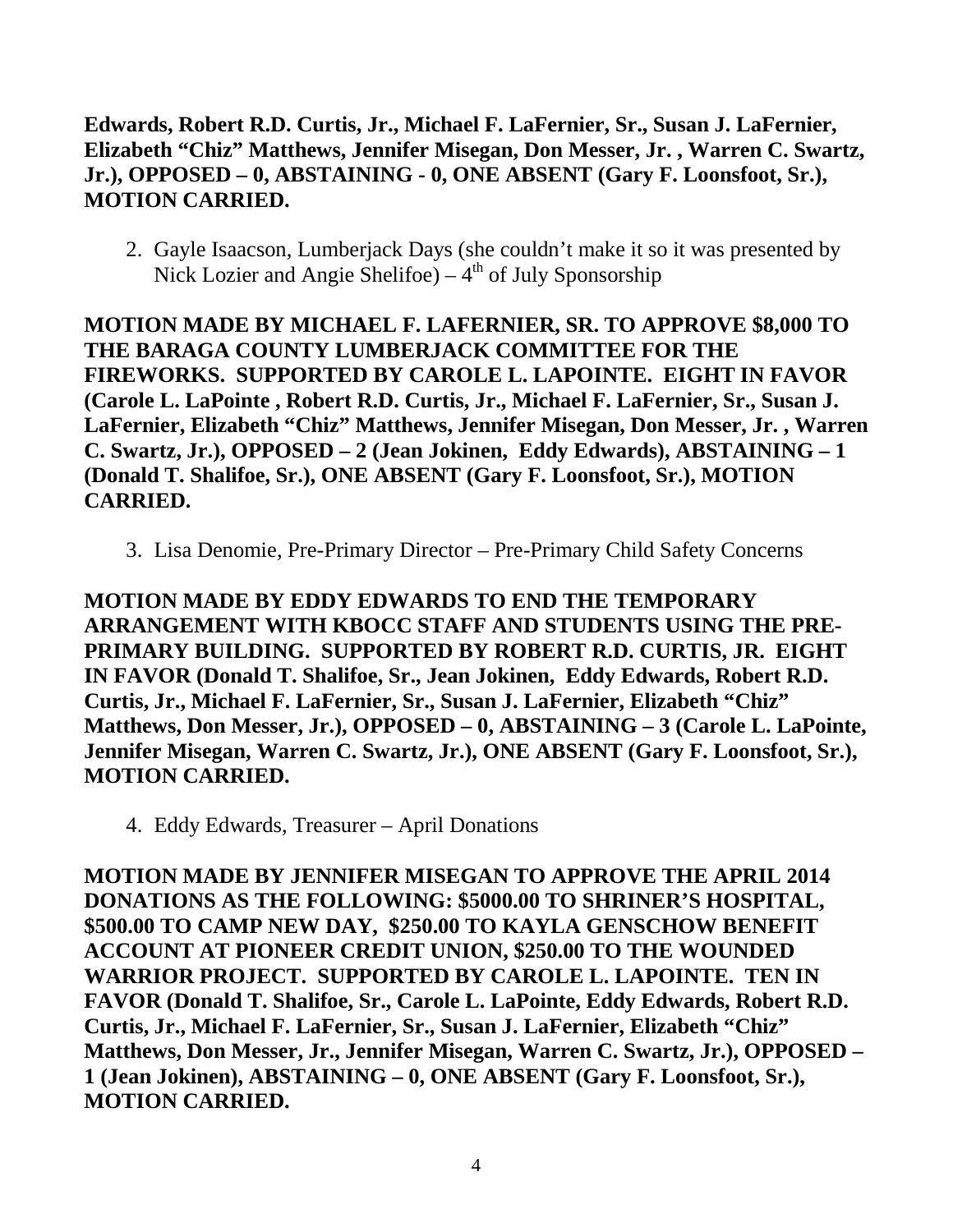- 5. Susan LaFernier
	- a) Daily Mining Gazette 2014 Progress Ad

**MOTION MADE BY SUSAN J. LAFERNIER TO APPROVE THE 2014 PROGRESS AD FOR THE DAILY MINING GAZETTE. SUPPORTED BY EDDY EDWARDS. EIGHT IN FAVOR (Carole L. LaPointe, Eddy Edwards, Robert R.D. Curtis, Jr., Michael F. LaFernier, Sr., Susan J. LaFernier, Elizabeth "Chiz" Matthews, Don Messer, Jr., Warren C. Swartz, Jr.), OPPOSED – 3 (Donald T. Shalifoe, Sr., Jean Jokinen, Jennifer Misegan), ABSTAINING – 0, ONE ABSENT (Gary F. Loonsfoot, Sr.), MOTION CARRIED.**

b) Drug Take Back Initiative Request

**MOTION MADE BY JENNIFER MISEGAN TO DIRECT OUR POLICE CHIEF TO DEVELOP A DRUG TAKE-BACK INITIATIVE PROGRAM. SUPPORTED BY ELIZABETH "CHIZ" MATTHEWS. ELEVEN IN FAVOR (Donald T. Shalifoe, Sr., Carole L. LaPointe , Jean Jokinen, Eddy Edwards, Robert R.D. Curtis, Jr., Michael F. LaFernier, Sr., Susan J. LaFernier, Elizabeth "Chiz" Matthews, Jennifer Misegan, Don Messer, Jr. , Warren C. Swartz, Jr.), OPPOSED – 0, ABSTAINING - 0, ABSENT (Gary F. Loonsfoot, Sr.), MOTION CARRIED.**

**MOTION MADE BY EDDY EDWARDS TO GO INTO CLOSED SESSION WITH TRIBAL MEMBERS ONLY AT 3:47 P.M. SUPPORTED BY JENNIFER MISEGAN. ELEVEN IN FAVOR (Donald T. Shalifoe, Sr., Carole L. LaPointe , Jean Jokinen, Eddy Edwards, Robert R.D. Curtis, Jr., Michael F. LaFernier, Sr., Susan J. LaFernier, Elizabeth "Chiz" Matthews, Jennifer Misegan, Don Messer, Jr. , Warren C. Swartz, Jr.), OPPOSED – 0, ABSTAINING - 0, ABSENT - 1 (Gary F. Loonsfoot, Sr.), MOTION CARRIED.**

## **BREAK 3:47 P.M. – 4:00 P.M.**

L. Closed Session:

1. Eddy Edwards, Treasurer – Recommendation from Casino Task Force (OPEN TO TRIBAL MEMBERS ONLY!)

## **MOTION MADE BY EDDY EDWARDS TO GO INTO OPEN SESSION. SUPPORTED BY MICHAEL F. LAFERNIER, SR. TEN IN FAVOR (Donald T.**